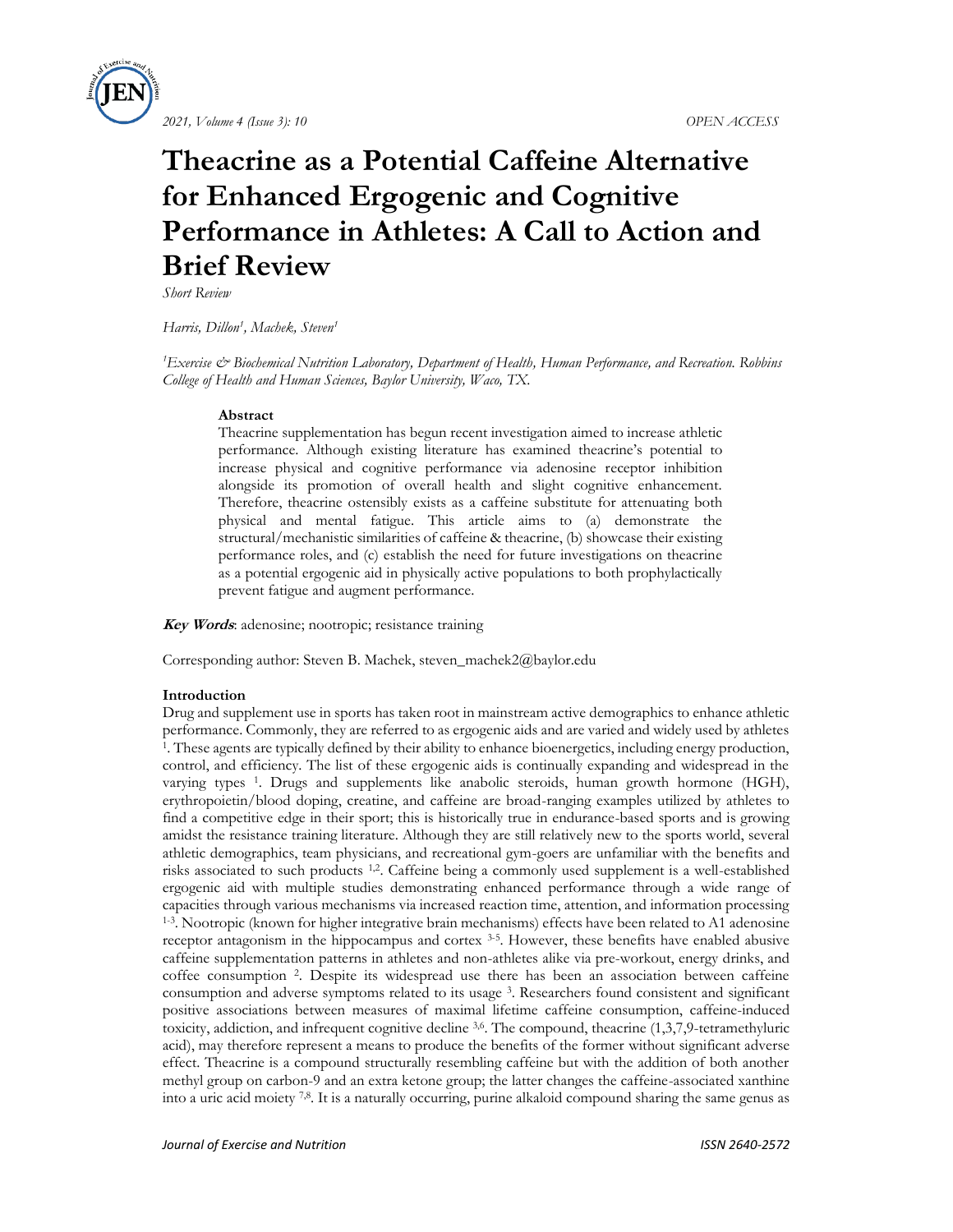green tea, which has further been clinically proven for medicinal uses among several health-promoting properties 9,10. Considering the prevalence of caffeine as an abused ergogenic aid and the potential for theacrine to either largely replace or supplement the former, the evidence surrounding the latter is surprisingly sparse. Therefore, the purpose of this review is to (a) showcase the structural similarities and mechanisms of both caffeine & theacrine, (b) demonstrate caffeine and theacrine's existing roles in performance, and (c) establish the need for future research to investigate theacrine's role as a potential ergogenic aid in physically active populations, ultimately supporting its succeeding role as both a prophylactic tool against fatigue and towards augmenting performance.

## **Structural Similarities and Mechanisms of Caffeine & Theacrine**

Whilst structurally similar to caffeine (see Figure 1), theacrine is thought to have several comparable neurological benefits. One such effect is a theacrine-mediated, dose-dependent analgesic property displayed in mice and when compared to 10mg/kg indomethacin (reference drug) the potency of theacrine as an analgesic agent was not significantly less 11,12. Other benefits of theacrine supplementation have potential as neuroprotective agents against neuropathy (i.e. Parkinson's disease) by preventing apoptosis of dopaminergic neurons via directly facilitating sirtuin-3-mediated (SIRT3) superoxide dismutase 2 (SOD2) deacetylation 13. Theacrine supplementation may also help with reducing stress and anxiety in low doses. A rodent model looking at acute restraint stress following seven days of 10-30mg/kg theacrine supplementation resulted in reduced liver enzymes and greater antioxidant capacity, indicating attenuated immobilization stress 10. In terms of performance, the enhancing properties of theacrine have been thought to involve adenosine antagonism via locomotion reduction, similar to other adenosine antagonists such as caffeine 7,9. Adenosine alters cell function by activating four G-protein-coupled receptors (A1, A2A, A2B, and A3) found in cell membranes across the body, including the central nervous system. The regulation of cAMP formation is the key intracellular signaling pathway, with A1 and A3 receptor activation inhibiting adenylate cyclase, as well as A2A and A2B receptor stimulation-mediated enzyme activation 11,14. While theacrine is not known to commonly cause A1 or A2A receptor inhibition, some data has shown that with low doses (48mg/kg) via intraperitoneal injections had some adenosine inhibition 7,9,14. This antagonism is the major reasoning behind caffeine utilization in sporting events, training, and general consumer use, hence theacrine's ostensible benefits via similar mechanisms 7,9,10,15,16. Furthermore, regular usage of caffeine may result in habituation and overuse due to an adenosine receptor upregulation, ultimately leading to an eventual reduction in its ergogenic effects 17,18. Strategies aimed to reduce the incidence of this habituation are also unfortunately sparse. Theacrine may nevertheless amend this issue being inherently less addictive than caffeine, whereby individuals are able to consume relatively higher doses without adverse effect 7,19,20. Previous mouse data illustrates that a lethal dose of theacrine was shown to be around 810.6mg/kg, which is an inordinately large dose relative to typical dosing regimens (200-400mg/day) 21,22. In humans, this compound was found to have no tachyphylatic (reduced response of a drug, rendering it less effective) response in doses upwards of 300mg a day 21,23 . Notwithstanding positive pharmacokinetics, theacrine in relatively high doses (>375mg) demonstrates deleterious reductions in body weight gain in overall lean muscle mass, bone density, decreased weight of the testes and epididymis, attenuated spermatogenesis, and several other physiological detriments in healthy male populations 12,20,21,24. Both caffeine and theacrine are quickly absorbed through the gastrointestinal tract, metabolized via the liver, and have the ability to easily cross the blood brain barrier 6 . In comparison, caffeine is rapidly absorbed to almost near completion (up to 90%) by the stomach lining with peak plasma concentrations occurring within 20 to 40 minutes. As a result, this leads to quicker uptake and thus, toxicity is reached more expeditiously; theacrine, however, is absorbed and eliminated less readily, thus lasting for longer timeframes secondary to caffeine's (3-to-10) hour half-life. Furthermore, fatal poisoning is extremely rare in theacrine, similar to its structural counterpart <sup>19,25</sup>. Andrade et al. <sup>26</sup> further exacerbates that at high doses ( $>5g/kg$ ), caffeine intoxication can become lethal. Commonly, inhibition of adenosine receptors interacting with the sympathetic nervous system via betareceptor activation can insinuate arrhythmias. In toxic doses, caffeine directly correlates to deleterious adverse effects (hypertension, cardiac dysrhythmias, supraventricular and ventricular tachyarrhythmias, hypokalemia, hyperglycaemia, rhabdomyolysis, renal failure and hyperlacticaemia), ultimately leading to death if left unchecked 26,27. Therein, while caffeine has demonstrated deleterious outcomes amidst impractical dosing regimens, its overall safety remains unfavorable relative to theacrine's safer pharmacokinetics 20. Although theacrine's (20-to-24) hour half-life is notably longer when compared to its counterpart, this nootropic's aforementioned safety along with its potential to attenuate the onset of general fatigue has a budding potential role in enhancing athletic performance 19,25,28 .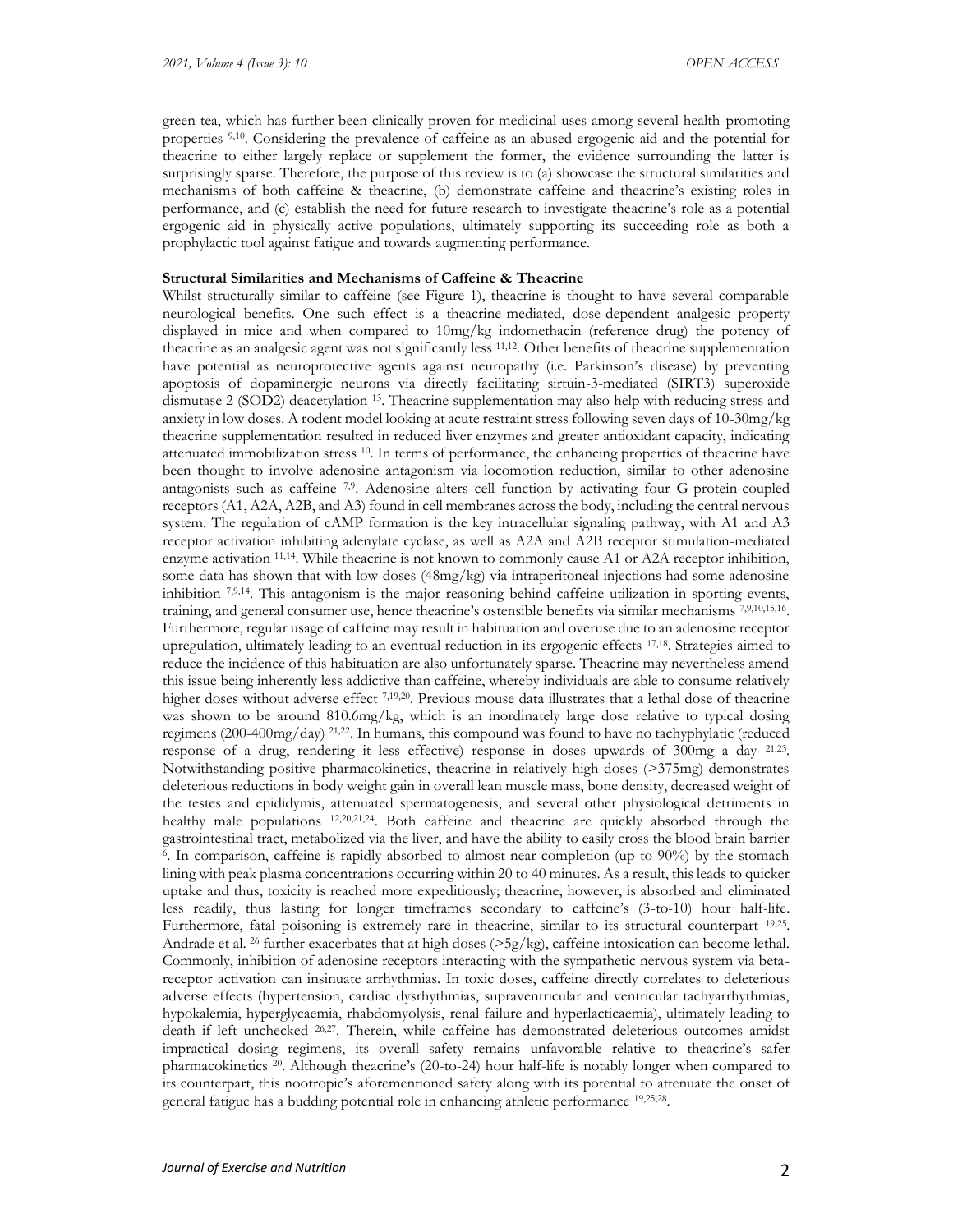



## **Caffeine and Theacrine for Athletic Performance**

Athletes and resistance trained individuals are constantly exposed to mentally fatiguing stimuli which ultimately causes subjectively-associated and sport-specific performance decrements (i.e. decreased force output and muscular endurance) 29. Specifically, previous investigations have demonstrated postgame increases in subjective anger, confusion, depression, fatigue, and mood disturbances in rugby and soccer players <sup>29.32</sup>. To combat these potential performance issues, caffeine supplementation was employed as a nootropic to help athletic performance. Caffeine supplementation has been extensively studied in various demographics, demonstrating improvements in both physical and cognitive parameters in athletic populations (see Table 1). Furthermore, comprehensive review articles and position statements across many established peer-reviewed journals have continued to display the crucial benefits of caffeine on physical performance; this nearly ubiquitous compound does so by increasing reaction time, power output, and endurance. Caffeine is one of the most widely used behavioral stimulants in the world, empirically supported in relative doses of 3-9 mg/kg bodyweight 7,15,16. However, theacrine as an ergogenic aid is currently still under investigation amidst various age and training demographics. To date, the results surrounding this compound are disappointingly scarce, whereby strikingly few trials have displayed theacrine-associated performance improvements  $30,33-36$ . Among athletic populations, theacrine has fallen short of its predecessor in terms of physical performance enhancement, even given similar mechanisms of action between caffeine and theacrine. Despite typically equivocal findings concerning the latter, it seems logical to predict that both aforementioned compounds should be of relatively similar ergogenic benefit during endurance exercise performance; this would be even more relevant when glycogen depletion would be rate limiting to the performance of endurance training in short-to-mid distance events. This type of exercise is highly dependent on general glycogen and glucose availability 25,37-40. Unlike caffeine (is most positively supported in aerobic/endurance demographics), theacrine is largely examined as a nootropic 30,33,36,41,42 . Research supporting this compound on aerobic/endurance demographics is meager. Ziegenfuss et al. <sup>22</sup> found that 200mg nor 400mg of theacrine saw any changes in gas exchange, attenuating this supplement's ability to promote a nootropic effect in aerobic/endurance outcomes. Conversely, in strength-and-power activities, findings of caffeine supplementation are inconsistent but can potentially training protocols, subject training ages/ fitness levels, and/or a multiplicity of other extraneous factors. While further research is required to determine the *true* impact of caffeine on strength-power sports, it is undoubtedly abused in this population and therefore warrants the investigation of a comparable substitute 43. Unfortunately, Cesareo et al. <sup>34</sup> demonstrated in caffeine-habituated participants that 300mg of theacrine (in lieu of caffeine) had no effects on physical or cognitive performance (as measured via a 100-mm anchored visual analogue scales [VAS]), compared to equally dosed caffeine, placebo, or a combination (150mg each) of theacrine and caffeine. This demonstrates that none of the supplemental conditions had any significant effects concerning muscular power or endurance in resistance trained men. Incidentally, only the 300mg caffeine group saw improvements in fatigue and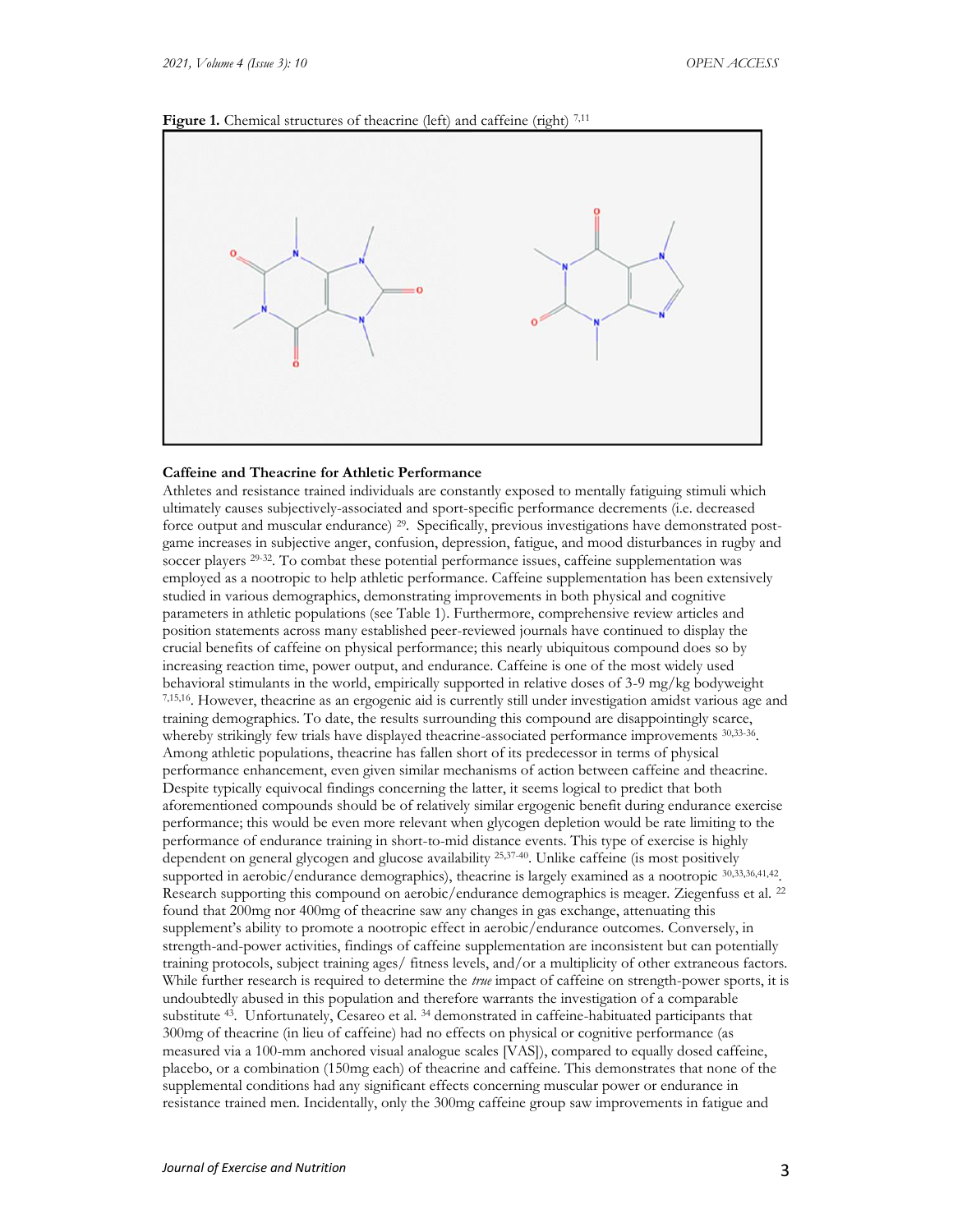mood, reinforcing caffeine as the sole reliable supplement for physical endeavors and cognitive enhancement in this investigation. Conversely, Snyder et al <sup>36</sup> and Habowski et al. <sup>42</sup> found that theacrine supplementation modestly increased focus, subjective energy, and core body temperature in a small percentage of participants. Furthermore, this group also saw (scarcely reported) augmented physical and cognitive energy levels without discernable irritability or habituation, alongside enhanced mood, motivation to exercise, and improved perceived focus. Clearly, the evidence supporting use of theacrine in lieu of caffeine is unsubstantiated, but the few studies in strength-power demographics suggest plausible ergogenic benefit with increasing investigations and commensurate data.

| Article                     | Population                                                         | Intervention                                                                                                                                                                     | <b>Significant Outcomes</b>                                                                                                       |
|-----------------------------|--------------------------------------------------------------------|----------------------------------------------------------------------------------------------------------------------------------------------------------------------------------|-----------------------------------------------------------------------------------------------------------------------------------|
| Wilk et al. 51              | 16 Healthy strength-<br>trained M athletes                         | 1RM bench press test to<br>assess upper-body maximal<br>muscle strength.<br>Ingested a placebo, 9                                                                                | no significant differences<br>in 1RM, T-REP, TUT <sub>CON,</sub><br>MP, PP, nor MV between<br>PLAC, CAF-9, and CAF-<br>11 groups. |
|                             |                                                                    | mg/kg/b.m. of CAF (CAF-9)<br>or 11 mg/kg/b.m. of CAF                                                                                                                             | Lower PV in the CAF-11<br>when compared to the<br>PLAC group                                                                      |
| Souza et al. 47             | 15 healthy non-smoking<br>volunteers (12M, 3F)                     | 90 seconds rest between sets<br>of: lat pulldown, knee flexion,<br>chest press, knee extension,<br>biceps curl, leg press 45°, and<br>triceps curl<br>CAF dose of 4 mg per kg    | CAF increased DBP and<br>MAP at rest. Reduction of<br>SBP, MAP and PVR after<br>completion of resistance<br>exercise              |
| Grgic et al. 45             | 17 resistance trained M                                            | Muscular power was assessed<br>with seated medicine ball<br>throw and vertical jump<br>exercises<br>consumed placebo or 6 mg<br>kg-1 of anhydrous caffeine 1<br>h before testing | CAF increased medicine<br>ball throw performance;<br>no effects on muscular<br>endurance                                          |
| Kovacs et al. <sup>17</sup> | 15 healthy and well-<br>trained regular caffeine<br>consuming M    | 1-h time trial of cycling<br>performance                                                                                                                                         | CAF increased 1-h timed<br>cycling performance                                                                                    |
| Davenport et<br>al. 44      | 14 well-trained cyclists<br>(12 M, 2 F)                            | 30 min cycling, 15 min time<br>trial with RPE measured<br>CAF dose of 200mg                                                                                                      | 200mg CAF improved<br>performance in fatigue<br>time trial                                                                        |
| Wang et al. 50              | 10 healthy and well-<br>trained M                                  | Cycling for 2x30 min<br>CAF dose at 3, 6, or 9 mg/kg<br>1-h before exercise                                                                                                      | 3 mg/kg of caffeine had<br>positive effects PPO and<br>MPO; 3 mg/kg caffeine<br>decreased RTs                                     |
| Tarnopolsky<br>et al. 48    | 12 healthy M subjects (6<br>habitual CAF users; 6<br>non-habitual) | 2-min tetanic stimulation of<br>the common peroneal nerve<br>CAF dose at 6mg/kg                                                                                                  | Caffeine potentiated the<br>force of contraction during<br>the final minute of the 20-<br>Hz stimulation                          |
| Van et al. 49               | 14 healthy M subjects                                              | VO <sub>smax</sub> on a cycle ergometer<br>Either placebo or caffeine<br>doses at 5mg/kg                                                                                         | CAF users had higher EPI<br>concentration after<br>exercise than placebo                                                          |

Table 1. Caffeine supplementation in various populations with athletic performance outcomes <sup>17,44-51</sup>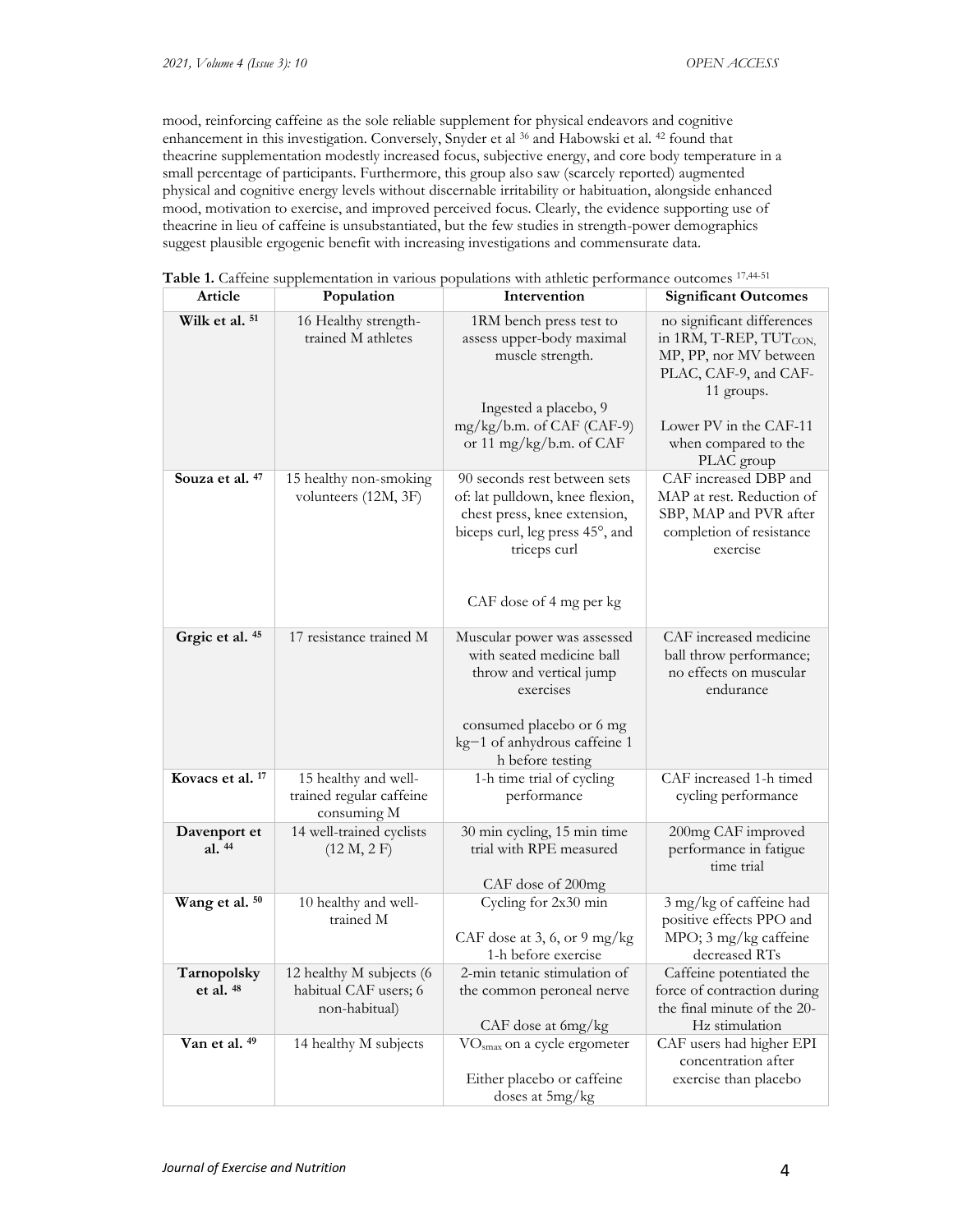| Mora-                                                                                             | 13 resistance trained M | Squat and bench press at 25%, | AMCAF increased          |  |  |
|---------------------------------------------------------------------------------------------------|-------------------------|-------------------------------|--------------------------|--|--|
| Rodriguez et                                                                                      |                         | 50%, 75% and 90% 1RM at       | propulsive velocity;     |  |  |
| al. $46$                                                                                          |                         | maximal velocity              | PMCAF had no significant |  |  |
|                                                                                                   |                         |                               | effects                  |  |  |
|                                                                                                   |                         | Either placebo or CAF doses   |                          |  |  |
|                                                                                                   |                         | at $6mg/kg$                   |                          |  |  |
| $1RM = 1$ repetition maximum, $AMCAF =$ Morning caffeine, $CAF =$ caffeine, $CAF-11 =$            |                         |                               |                          |  |  |
| $11mg/kg/b.m., CAF-9 = 9mg/kg/b.m.$ of caffeine, DBP = Diastolic blood pressure, EPI =            |                         |                               |                          |  |  |
| Plasma epinephrine, $F =$ female, $M =$ male, $MAP =$ Mean blood pressure, $MPO =$ Mean power-    |                         |                               |                          |  |  |
| output, MV = Mean concentric velocity, PLAC = Placebo, PMCAF= Evening caffeine, PP = Peak         |                         |                               |                          |  |  |
| concentric power, $PPO = Peak$ power-output, $PV = Peak$ concentric velocity, $PVR = Peripheral$  |                         |                               |                          |  |  |
| vascular resistance, $RPE = Rate$ of perceived exertion, $RT = Rest$ time, $SBP = Systolic blood$ |                         |                               |                          |  |  |
| pressure, $T$ -REP = Total number of repetitions, $TUTCON =$ time under tension of concentric     |                         |                               |                          |  |  |
| contractions                                                                                      |                         |                               |                          |  |  |

\* The above table is not an exhaustive list of the literature supporting caffeine's efficacy as an ergogenic aid.

Figure 2. Theacrine helps the body at the brain and in the body 9,13,22,41,63,65



# **Future Directions of Theacrine Research**

Bello et al. <sup>30</sup> explored the possibility that caffeine and theacrine combined may provide modest synergistic cognitive benefits for athletes having to make complex decisions in variable time spans. This is possibility due to theacrine and caffeine peak concentration timing differences, ultimately creating an overlap in supplement concentration curves. For athletic populations, this could suggest that players can maintain a higher level of performance at later stages in a game, training, or any high-level areas of competition  $30$ . Studies over caffeine in endurance and resistance trained demographics (see Table 1) are numerous and extensive as previously stated 14,15,17,30,35,39,44,45,50-58. Moderately dosed caffeine is well tolerated with no restrictions towards ingestion; it only becomes arrhythmogenic in higher doses, especially when present with other ingredients can cause various other detrimental side effects (unpredictable toxicity, insomnia, anxiety, irritability, palpitations, shivering, sweating, manic reactions) 59. Conversely, compared to the growing and relatively more substantial literature on theacrine-mediated effects in endurance/aerobic populations, there is an overwhelming paucity of data on theacrine use in resistance trained demographics where its preferential pharmacokinetics may be best employed  $30,36,51,53$ . The latter athletes are disproportionately caffeine-dependent as most rely on pre-workout (typically containing high-dose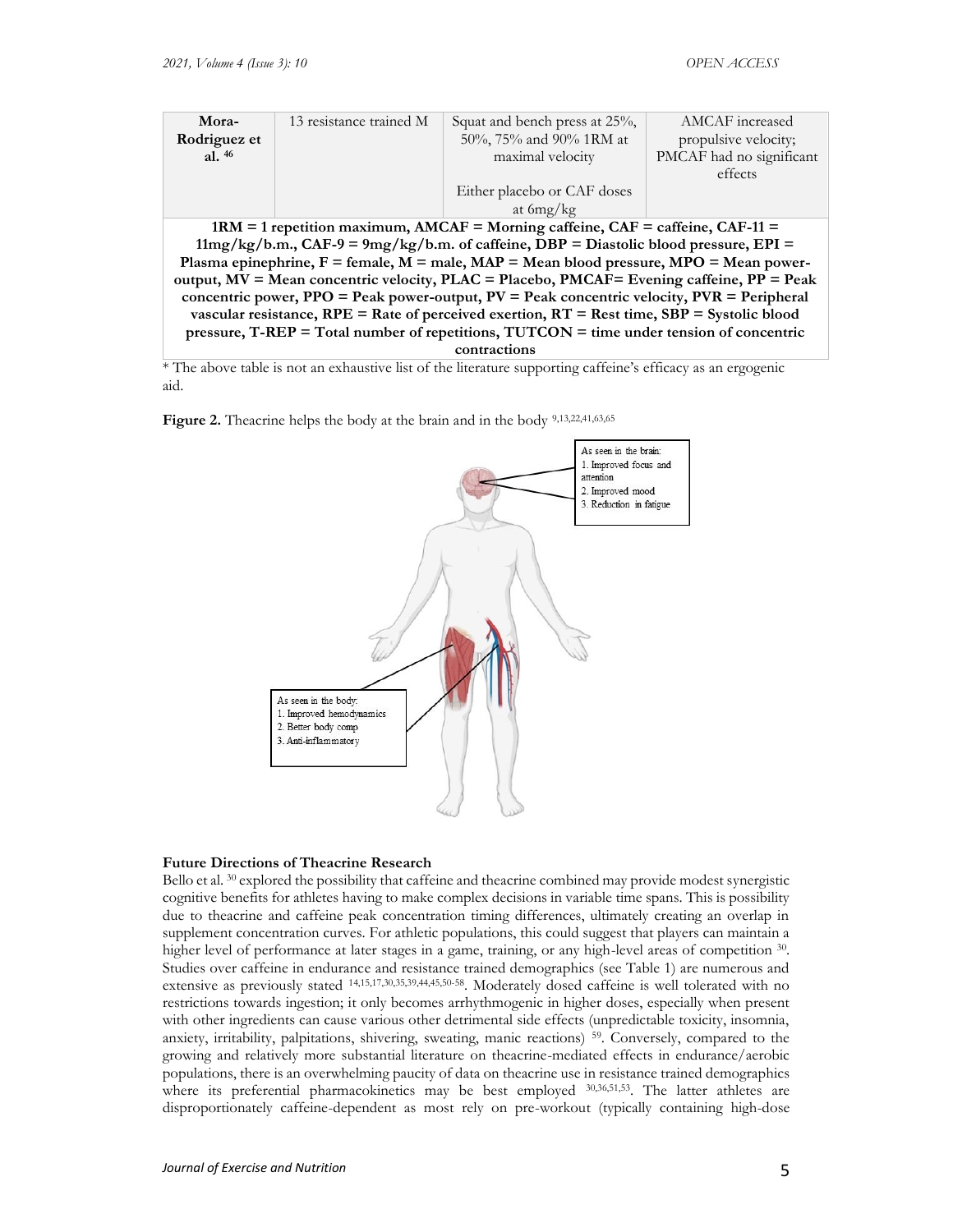caffeine amongst other ostensibly beneficial ancillary compounds) becoming the norms in gym culture <sup>60</sup>. Although strength-training-focused demographics have described pre-workout-mediated reaction time, energy, and mental focus improvements, the concomitant relative high caffeine content in these products subsequently incurs adverse effects. Previous findings showcase negative associations with these products, including deleterious gastrointestinal symptoms, cardiac arrhythmia, increased blood pressure, and potential negative effects on lipids and blood glucose 3,6,24,59. Athletic demographics abuse stimulant drugs, energy drinks, and energy shots containing high amounts of caffeine and other ancillary compounds to gain a potential competitive edge in training or competition but neglect the potentially increased cardiovascular complication risks 1,59,61. The advantage of this substance is its significant adenosine-mediated effects on dopamine-rich areas of the brain. However, the optimal dosage for theacrine to recreate the same adenosine-mediated dose-response effect is unknown. Therein, future investigations are tasked with discovering reliable alternatives in lieu of caffeine. As previously demonstrated above, theacrine specifically may represent this hitherto nebulous substitution and ultimately provide ergogenic physical and cognitive benefit to active demographics (see Figure 2). Although the current evidence in this regard is equivocal due to both little and inconsistent data, there still remains the optimistic notion that theacrine can supersede or – at least – attenuate excessive caffeine use. Furthermore, the former may ideally ameliorate the unfortunate overconsumption-mediated adverse effects of caffeine, especially in chronically afflicted demographics such as resistance trained individuals.

### **Conclusion**

While preliminary evidence suggests that theacrine activates similar adenosine-mediated signaling pathways to caffeine, it may also incur the benefits of the latter without concomitant habituation; however, the research on this compound is unfortunately too sparse and inconclusive to draw any meaningful conclusions 9,14,16,21. The importance of theacrine is in its potential to play an even greater beneficial role in health maintenance, which is especially true for abusing demographics such as competitive and recreational resistance trained individuals (see Figure 2). Unfortunately, the data substantiating this compound as an ergogenic aid is inconclusive, muddled by a hitherto undetermined optimal dosing regimen. There is therefore a scientific obligation to further seek out the extent to which this under-researched supplement can improve athletic ability when compared to caffeine (see Table 1). In contrast to the former, theacrine is also undescribed in its effects on substrate utilization and therefore warrants future investigation in this area <sup>15,17,49</sup>. Characterizing the mechanistic differences between these compounds may also serve to improve the contextual use of either in various situations. Furthermore, notwithstanding its meager-to-modest results in isolated use amidst physical and/or cognitive outcomes, theacrine's most promising role may be synergistically alongside caffeine to attenuate the onset of general fatigue 30,33. In conclusion, theacrine as a supplement should not be perceived as an inferior caffeine substitute via signaling pathway similarities <sup>11,14,16</sup>. Rather, practitioners and potential consumers should ponder its potential to help with athlete caffeine habituation, glean health benefits, as well as consider how a theacrine-caffeine combination may be a potentially stronger and more reliable fatigue-associated prophylactic <sup>9,18,20,30,33</sup>. Although the scientific community has determined theacrine supplementation to be comparably safer to caffeine, much regarding the former remains unknown  $^{17,20,21,62}$ . Additionally, many of the individual dosing and genetic-mediated differences in theacrine supplementation require elucidation. Regardless, this promising compound has substantial evidence among existing data to back its claims as a nootropic 9,13,22,33,41,63,64 . Therefore, players, sport physicians, coaches, and average gym goers should consider employing theacrine either by itself or coupled with caffeine as an alternative to combating fatigue 30,33,35 .

### **References**

- 1. Silver MD. Use of ergogenic aids by athletes. *J Am Acad Orthop Surg.* 2001;9(1):61-70.
- 2. Cappelletti S, Piacentino D, Sani G, Aromatario M. Caffeine: cognitive and physical performance enhancer or psychoactive drug? *Curr Neuropharmacol.* 2015;13(1):71-88.
- 3. Arab L, Khan F, Lam H. Epidemiologic evidence of a relationship between tea, coffee, or caffeine consumption and cognitive decline. *Adv Nutr.* 2013;4(1):115-122.
- 4. Giurgea CE. The nootropic concept and its prospective implications. *Drug Development Research.*  1982;2(5):441-446.
- 5. Machek S, Bagley J. Creatine Monohydrate Supplementation: Considerations for Cognitive Performance in Athletes. *Strength and Conditioning Journal.* 2018;40:82-93.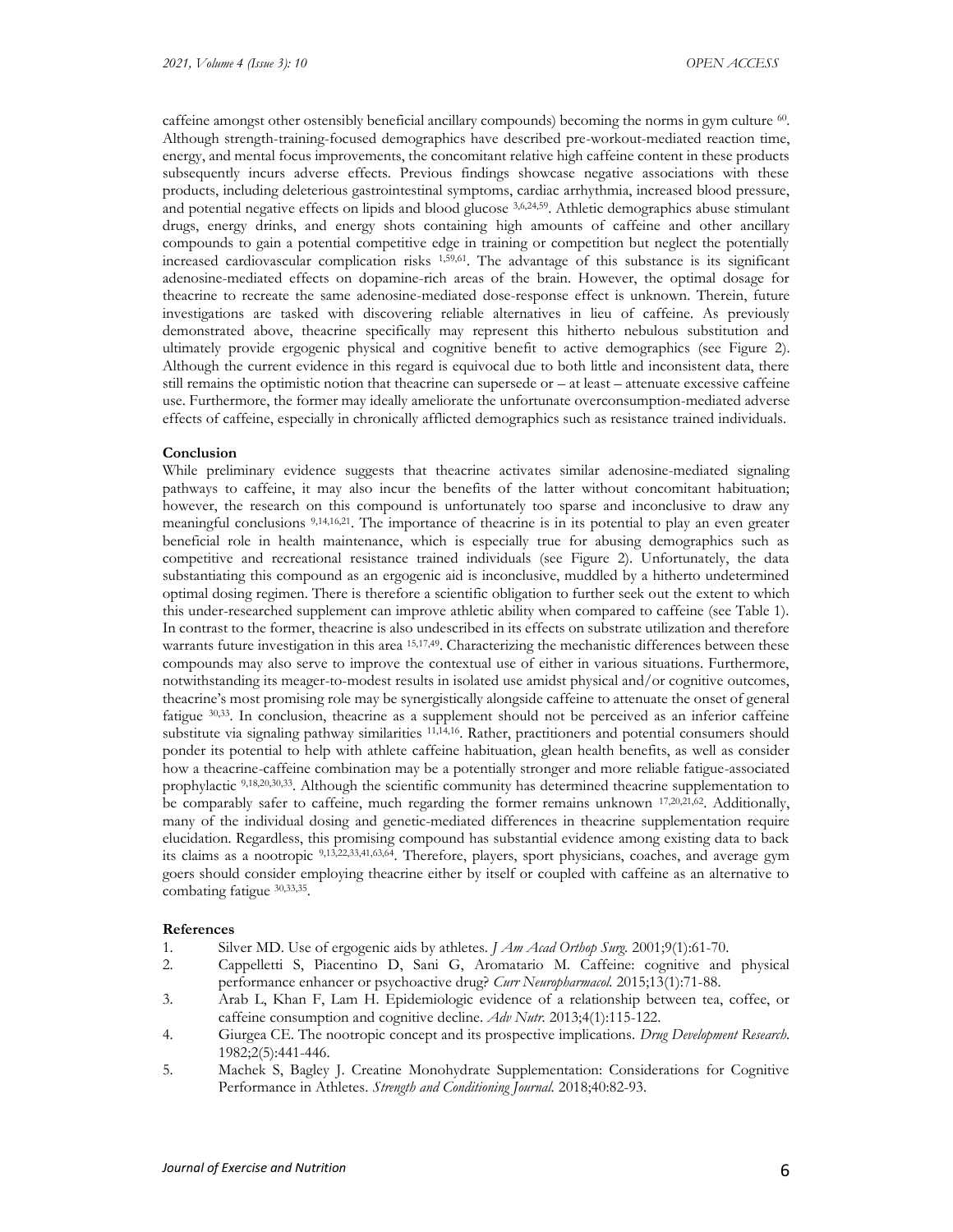- 6. Kendler KS, Myers J, C OG. Caffeine intake, toxicity and dependence and lifetime risk for psychiatric and substance use disorders: an epidemiologic and co-twin control analysis. *Psychol Med.* 2006;36(12):1717-1725.
- 7. Information NCfB. PubChem Compound Summary for CID 2519. 2021;Retrieved April 7, 2021 from [https://pubchem.ncbi.nlm.nih.gov/compound/Caffeine.](https://pubchem.ncbi.nlm.nih.gov/compound/Caffeine)
- 8. Lau BYC, Othman A. Evaluation of sodium deoxycholate as solubilization buffer for oil palm proteomics analysis. *PLoS One.* 2019;14(8):e0221052.
- 9. Feduccia AA, Wang Y, Simms JA, et al. Locomotor activation by theacrine, a purine alkaloid structurally similar to caffeine: involvement of adenosine and dopamine receptors. *Pharmacol Biochem Behav.* 2012;102(2):241-248.
- 10. Li WX, Li YF, Zhai YJ, Chen WM, Kurihara H, He RR. Theacrine, a purine alkaloid obtained from Camellia assamica var. kucha, attenuates restraint stress-provoked liver damage in mice. *J Agric Food Chem.* 2013;61(26):6328-6335.
- 11. Information NCfB. PubChem Compound Summary for CID 75324, 1,3,7,9-Tetramethyluric acid. 2021;Retrieved April 7, 2021 from [https://pubchem.ncbi.nlm.nih.gov/compound/1\\_3\\_7\\_9-Tetramethyluric-acid.](https://pubchem.ncbi.nlm.nih.gov/compound/1_3_7_9-Tetramethyluric-acid)
- 12. Weil-Malherbe H. The solubilization of polycyclic aromatic hydrocarbons by purines. *Biochem J.*  1946;40(3):351-363.
- 13. Duan WJ, Liang L, Pan MH, et al. Theacrine, a purine alkaloid from kucha, protects against Parkinson's disease through SIRT3 activation. *Phytomedicine.* 2020;77:153281.
- 14. Aguiar AS, Jr., Speck AE, Canas PM, Cunha RA. Neuronal adenosine A2A receptors signal ergogenic effects of caffeine. *Sci Rep.* 2020;10(1):13414.
- 15. Graham TE. Caffeine and exercise: metabolism, endurance and performance. *Sports Med.* 2001;31(11):785-807.
- 16. Snyder SH, Katims JJ, Annau Z, Bruns RF, Daly JW. Adenosine receptors and behavioral actions of methylxanthines. *Proc Natl Acad Sci U S A.* 1981;78(5):3260-3264.
- 17. Kovacs EM, Stegen J, Brouns F. Effect of caffeinated drinks on substrate metabolism, caffeine excretion, and performance. *J Appl Physiol (1985).* 1998;85(2):709-715.
- 18. Pickering C, Kiely J. What Should We Do About Habitual Caffeine Use in Athletes? *Sports Med.*  2019;49(6):833-842.
- 19. PETERS JM. Factors Affecting Caffeine Toxicity: A Review of the Literature. *The Journal of Clinical Pharmacology and The Journal of New Drugs.* 1967;7(3):131-141.
- 20. Taylor L, Mumford P, Roberts M, et al. Safety of TeaCrine(R), a non-habituating, naturallyoccurring purine alkaloid over eight weeks of continuous use. *J Int Soc Sports Nutr.* 2016;13:2.
- 21. Clewell A, Hirka G, Glavits R, et al. A 90-Day Oral Toxicological Evaluation of the Methylurate Purine Alkaloid Theacrine. *J Toxicol.* 2016;2016:6206859.
- 22. Ziegenfuss TN, Habowski SM, Sandrock JE, Kedia AW, Kerksick CM, Lopez HL. A Two-Part Approach to Examine the Effects of Theacrine (TeaCrine(R)) Supplementation on Oxygen Consumption, Hemodynamic Responses, and Subjective Measures of Cognitive and Psychometric Parameters. *J Diet Suppl.* 2017;14(1):9-24.
- 23. Kinrys G, Gold AK, Pisano VD, et al. Tachyphylaxis in major depressive disorder: A review of the current state of research. *J Affect Disord.* 2019;245:488-497.
- 24. Eudy AE, Gordon LL, Hockaday BC, et al. Efficacy and safety of ingredients found in preworkout supplements. *Am J Health Syst Pharm.* 2013;70(7):577-588.
- 25. Murray A, Traylor J. Caffeine Toxicity. In: *StatPearls.* Treasure Island (FL)2021.
- 26. Andrade A, Sousa C, Pedro M, Fernandes M. Dangerous mistake: an accidental caffeine overdose. *BMJ Case Rep.* 2018;2018:bcr2018224185.
- 27. Willson C. The clinical toxicology of caffeine: A review and case study. *Toxicol Rep.* 2018;5:1140- 1152.
- 28. Wang YH, Mondal G, Butawan M, Bloomer RJ, Yates CR. Development of a liquid chromatography-tandem mass spectrometry (LC-MS/MS) method for characterizing caffeine, methylliberine, and theacrine pharmacokinetics in humans. *J Chromatogr B Analyt Technol Biomed Life Sci.* 2020;1155:122278.
- 29. Helms ER, Cronin J, Storey A, Zourdos MC. Application of the Repetitions in Reserve-Based Rating of Perceived Exertion Scale for Resistance Training. *Strength Cond J.* 2016;38(4):42-49.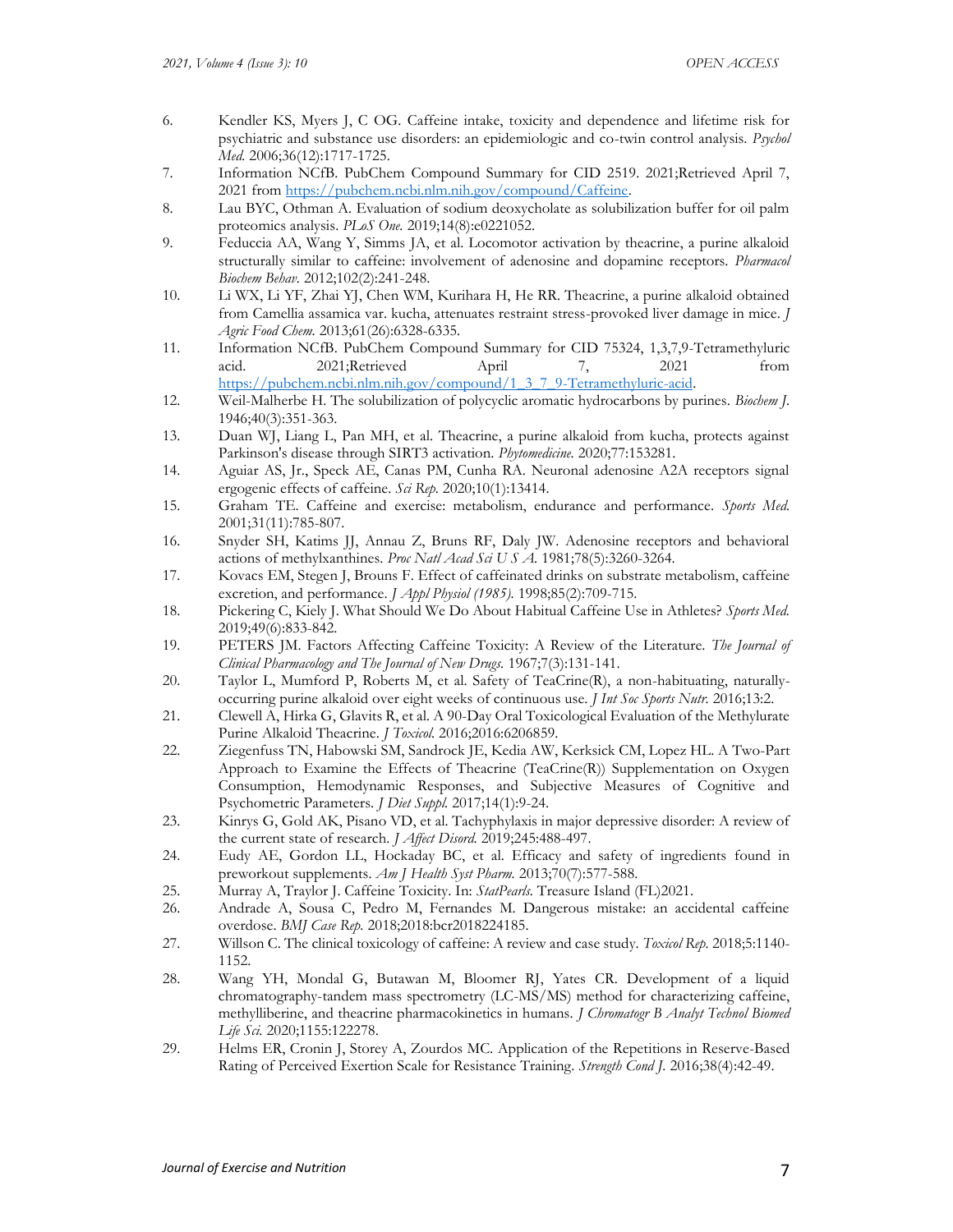- 30. Bello ML, Walker AJ, McFadden BA, Sanders DJ, Arent SM. The effects of TeaCrine(R) and caffeine on endurance and cognitive performance during a simulated match in high-level soccer players. *J Int Soc Sports Nutr.* 2019;16(1):20.
- 31. Mashiko T, Umeda T, Nakaji S, Sugawara K. Position related analysis of the appearance of and relationship between post-match physical and mental fatigue in university rugby football players. *Br J Sports Med.* 2004;38(5):617-621.
- 32. Stanton R, Abt, G. Creatine Monohydrate Use Among Elite Australian Power Lifters. *The Journal of Strength and Conditioning Research.* 2000;14(3).
- 33. Bloomer RJ BM, Stockton ML, Smith NJG. Effects of a Single Dose of TeacrineÒ, Caffeine, or their Combination on Subjective Feelings, As Well as Heart Rate and Blood Pressure in Adults. *Curr Res Complement Altern Med.* 2018(CRCAM-134).
- 34. Cesareo KR, Mason JR, Saracino PG, Morrissey MC, Ormsbee MJ. The effects of a caffeinelike supplement, TeaCrine(R), on muscular strength, endurance and power performance in resistance-trained men. *J Int Soc Sports Nutr.* 2019;16(1):47.
- 35. He H, Ma D, Crone LB, et al. Assessment of the Drug-Drug Interaction Potential Between Theacrine and Caffeine in Humans. *J Caffeine Res.* 2017;7(3):95-102.
- 36. Snyder CJ. Acute effects of theacrine supplementation on muscular strength and muscular endurance. 2016.
- 37. In: *Caffeine for the Sustainment of Mental Task Performance: Formulations for Military Operations.* Washington (DC)2001.
- 38. Davis JK, Green JM. Caffeine and anaerobic performance: ergogenic value and mechanisms of action. *Sports Med.* 2009;39(10):813-832.
- 39. Goldstein ER, Ziegenfuss T, Kalman D, et al. International society of sports nutrition position stand: caffeine and performance. *J Int Soc Sports Nutr.* 2010;7(1):5.
- 40. Xin-Qiang Zheng C-XY, Misako Kato, Alan Crozier, Hiroshi Ashihara. Theacrine (1,3,7,9 tetramethyluric acid) synthesis in leaves of a Chinese tea, kucha (Camellia assamica var. kucha). *Phytochemistry.* 2002;60(2).
- 41. Kuhman DJ, Joyner KJ, Bloomer RJ. Cognitive Performance and Mood Following Ingestion of a Theacrine-Containing Dietary Supplement, Caffeine, or Placebo by Young Men and Women. *Nutrients.* 2015;7(11):9618-9632.
- 42. SM Habowski JS, AW Kedia & Tim N Ziegenfuss. The effects of TeacrineTM, a nature-identical purine alkaloid, on subjective measures of cognitive function, psychometric and hemodynamic indices in healthy humans: a randomized, double-blinded crossover pilot trial. *Journal of the International Society of Sports Nutrition.* 2014;11:49.
- 43. Jacobson BH, Weber MD, Claypool L, Hunt LE. Effect of caffeine on maximal strength and power in elite male athletes. *Br J Sports Med.* 1992;26(4):276-280.
- 44. Davenport AD, Jameson TSO, Kilroe SP, et al. A Randomised, Placebo-Controlled, Crossover Study Investigating the Optimal Timing of a Caffeine-Containing Supplement for Exercise Performance. *Sports Med Open.* 2020;6(1):17.
- 45. Grgic J, Mikulic P. Caffeine ingestion acutely enhances muscular strength and power but not muscular endurance in resistance-trained men. *Eur J Sport Sci.* 2017;17(8):1029-1036.
- 46. Mora-Rodriguez R, Pallares JG, Lopez-Gullon JM, Lopez-Samanes A, Fernandez-Elias VE, Ortega JF. Improvements on neuromuscular performance with caffeine ingestion depend on the time-of-day. *J Sci Med Sport.* 2015;18(3):338-342.
- 47. Souza D, Casonatto J, Poton R, Willardson J, Polito M. Acute effect of caffeine intake on hemodynamics after resistance exercise in young non-hypertensive subjects. *Res Sports Med.*  2014;22(3):253-264.
- 48. Tarnopolsky M, Cupido C. Caffeine potentiates low frequency skeletal muscle force in habitual and nonhabitual caffeine consumers. *J Appl Physiol (1985).* 2000;89(5):1719-1724.
- 49. Van Soeren MH, Sathasivam P, Spriet LL, Graham TE. Caffeine metabolism and epinephrine responses during exercise in users and nonusers. *J Appl Physiol (1985).* 1993;75(2):805-812.
- 50. Wang C, Zhu Y, Dong C, Zhou Z, Zheng X. Effects of Various Doses of Caffeine Ingestion on Intermittent Exercise Performance and Cognition. *Brain Sci.* 2020;10(9).
- 51. Wilk M, Krzysztofik M, Filip A, Zajac A, Del Coso J. The Effects of High Doses of Caffeine on Maximal Strength and Muscular Endurance in Athletes Habituated to Caffeine. *Nutrients.*  2019;11(8).